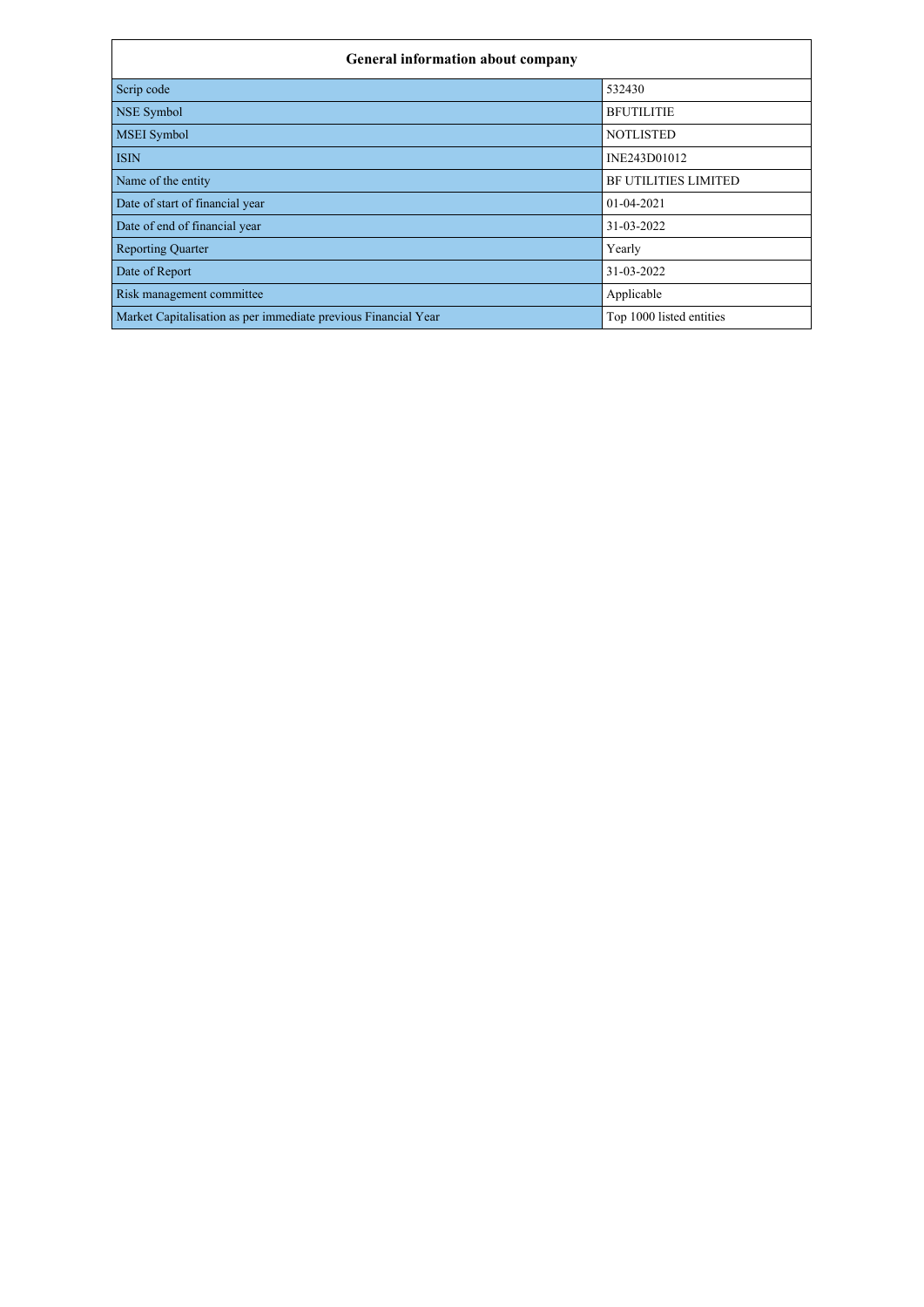|           | <b>Annexure I</b>                                              |                                                                      |                             |              |                                                           |                     |                                                           |                      |                                                                                                       |                                             |                                                     |                                                         |         |                                            |                                                                                                                                                |                                                                                                                                                                   |                                                                                                                                                                          |                                                                                                                                                                                                                                   |                         |                                |
|-----------|----------------------------------------------------------------|----------------------------------------------------------------------|-----------------------------|--------------|-----------------------------------------------------------|---------------------|-----------------------------------------------------------|----------------------|-------------------------------------------------------------------------------------------------------|---------------------------------------------|-----------------------------------------------------|---------------------------------------------------------|---------|--------------------------------------------|------------------------------------------------------------------------------------------------------------------------------------------------|-------------------------------------------------------------------------------------------------------------------------------------------------------------------|--------------------------------------------------------------------------------------------------------------------------------------------------------------------------|-----------------------------------------------------------------------------------------------------------------------------------------------------------------------------------------------------------------------------------|-------------------------|--------------------------------|
|           | Annexure I to be submitted by listed entity on quarterly basis |                                                                      |                             |              |                                                           |                     |                                                           |                      |                                                                                                       |                                             |                                                     |                                                         |         |                                            |                                                                                                                                                |                                                                                                                                                                   |                                                                                                                                                                          |                                                                                                                                                                                                                                   |                         |                                |
|           |                                                                | <b>I. Composition of Board of Directors</b>                          |                             |              |                                                           |                     |                                                           |                      |                                                                                                       |                                             |                                                     |                                                         |         |                                            |                                                                                                                                                |                                                                                                                                                                   |                                                                                                                                                                          |                                                                                                                                                                                                                                   |                         |                                |
|           |                                                                | Disclosure of notes on composition of board of directors explanatory |                             |              |                                                           |                     |                                                           |                      |                                                                                                       |                                             |                                                     |                                                         |         |                                            |                                                                                                                                                |                                                                                                                                                                   |                                                                                                                                                                          |                                                                                                                                                                                                                                   |                         |                                |
|           |                                                                |                                                                      |                             |              |                                                           |                     |                                                           |                      |                                                                                                       |                                             |                                                     | Whether the listed entity has a Regular Chairperson Yes |         |                                            |                                                                                                                                                |                                                                                                                                                                   |                                                                                                                                                                          |                                                                                                                                                                                                                                   |                         |                                |
|           |                                                                |                                                                      |                             |              |                                                           |                     |                                                           |                      |                                                                                                       |                                             |                                                     | Whether Chairperson is related to MD or CEO No          |         |                                            |                                                                                                                                                |                                                                                                                                                                   |                                                                                                                                                                          |                                                                                                                                                                                                                                   |                         |                                |
| <b>Sr</b> | Title<br>(Mr)<br>Ms)                                           | Name of the<br>Director                                              | PAN                         | <b>DIN</b>   | Category<br>1 of<br>directors                             | $2$ of<br>directors | Category   Category<br>$3$ of<br>$\text{directors}$ Birth | Date<br>-of          | Whether<br>special<br>resolution<br>passed?<br>[Refer Reg.]<br>$17(1A)$ of<br>Listing<br>Regulations] | Date of<br>passing<br>special<br>resolution | <b>Initial Date</b><br><sub>of</sub><br>appointment | Date of Re-<br>appointment cessation                    | Date of | Tenure<br>of<br>director<br>(in<br>months) | No of<br>Directorship<br>in listed<br>entities<br>including this<br>listed entity<br>(Refer<br>Regulation<br>17A of<br>Listing<br>Regulations) | No of<br>Independent<br>Directorship<br>in listed<br>entities<br>including<br>this listed<br>entity (Refer<br>Regulation<br>$17A(1)$ of<br>Listing<br>Regulations | Number of<br>memberships<br>in Audit/<br>Stakeholder<br>Committee(s)<br>including this<br>listed entity<br>(Refer<br>Regulation<br>$26(1)$ of<br>Listing<br>Regulations) | No of post of<br>Chairperson<br>in Audit/<br>Stakeholder<br>Committee<br>held in listed<br>entities<br>including this   providing   providing  <br>listed entity<br>(Refer<br>Regulation<br>$26(1)$ of<br>Listing<br>Regulations) | Notes for<br>not<br>PAN | Notes for<br>not<br><b>DIN</b> |
|           | Mr                                                             | <b>BABASAHEB</b><br>NEELKANTH<br><b>KALYANI</b>                      | ABIPK5782A                  | 00089380 Non | Non-<br>Executive -<br>Independent<br>Director            | Chairperson         |                                                           | $07-01$<br>1949      | $\rm No$                                                                                              |                                             | 15-09-2000                                          | 30-12-2020                                              |         |                                            |                                                                                                                                                |                                                                                                                                                                   |                                                                                                                                                                          |                                                                                                                                                                                                                                   |                         |                                |
|           | $2$ Mr                                                         | AMIT<br><b>BABASAHEB</b><br><b>KALYANI</b>                           | ABAPK7869A   00089430   Non |              | Non-<br>Executive -<br>Independent<br>Director            | Not<br>Applicable   |                                                           | $26-07$<br>1975      | No                                                                                                    |                                             | 01-08-2005                                          | 30-11-2019                                              |         |                                            |                                                                                                                                                |                                                                                                                                                                   |                                                                                                                                                                          |                                                                                                                                                                                                                                   |                         |                                |
|           | $3$ Mr                                                         | <b>BHALCHANDRA</b><br><b>BASAPPA</b><br>HATTARKI                     | AADPH8205M 00145710         |              | Non-<br>Executive -<br>Independent Applicable<br>Director | <b>Not</b>          |                                                           | $10-10-$<br>1941     | Yes                                                                                                   | 25-09-2018                                  | 16-06-2001                                          | 01-04-2019                                              |         | 60                                         | 5                                                                                                                                              |                                                                                                                                                                   |                                                                                                                                                                          | -5                                                                                                                                                                                                                                |                         |                                |
|           | $4$ Ms                                                         | <b>AARTI ARUN</b><br><b>SATHE</b>                                    | AUUPS5641R 06925030         |              | Non-<br>Executive -<br>Independent Applicable<br>Director | Not                 |                                                           | $19-07$ - No<br>1977 |                                                                                                       |                                             | 31-03-2015                                          | 30-12-2020                                              |         | 60                                         | 2                                                                                                                                              |                                                                                                                                                                   | 3                                                                                                                                                                        | $\overline{0}$                                                                                                                                                                                                                    |                         |                                |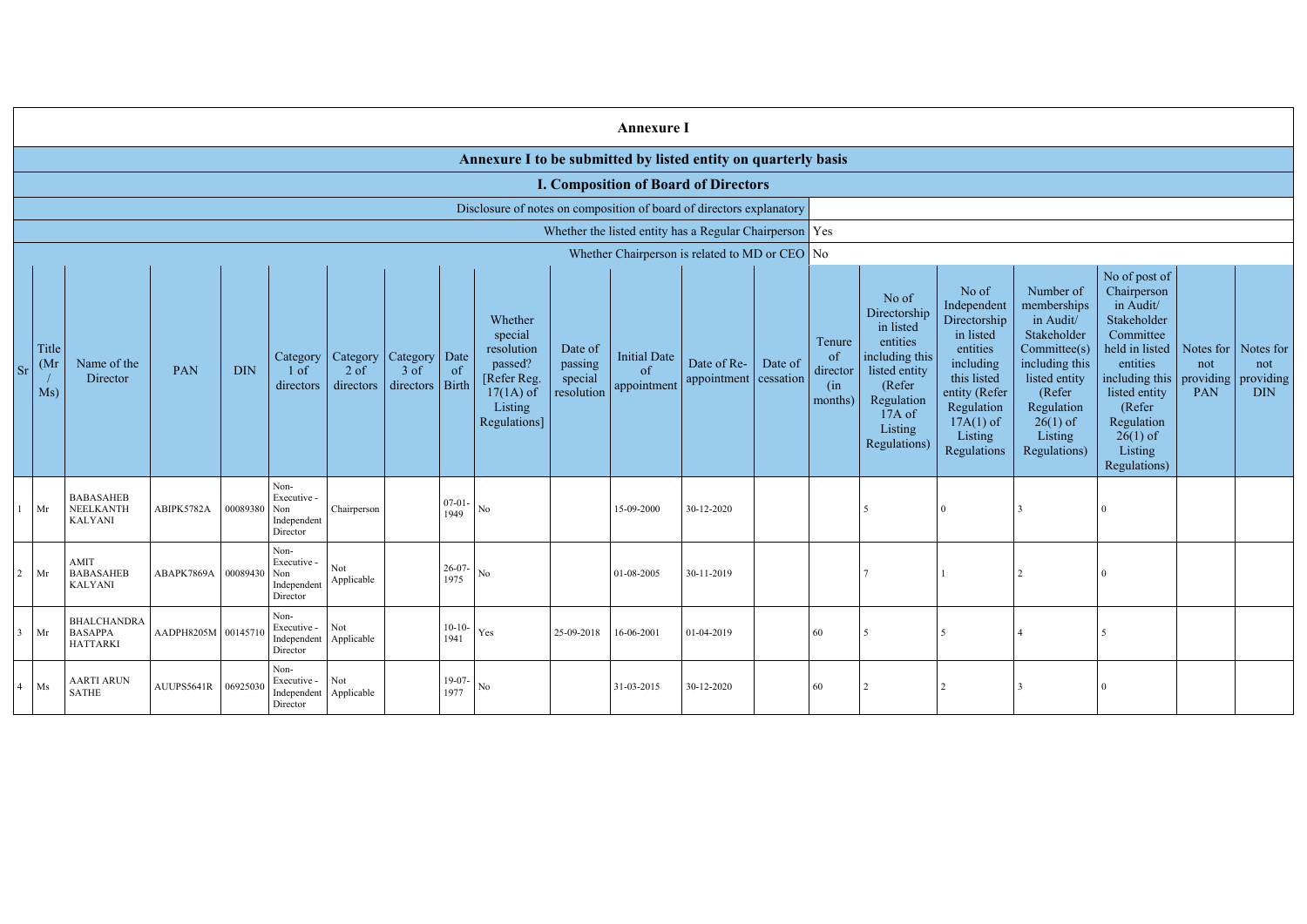|           | <b>I. Composition of Board of Directors</b>                          |                                                         |            |            |                                                |                                                              |                     |                          |                                                                                                               |                                             |                                          |                                      |         |                                            |                                                                                                                                                |                                                                                                                                                                      |                                                                                                                                                                                           |                                                                                                                                                                                                               |                                              |                                             |
|-----------|----------------------------------------------------------------------|---------------------------------------------------------|------------|------------|------------------------------------------------|--------------------------------------------------------------|---------------------|--------------------------|---------------------------------------------------------------------------------------------------------------|---------------------------------------------|------------------------------------------|--------------------------------------|---------|--------------------------------------------|------------------------------------------------------------------------------------------------------------------------------------------------|----------------------------------------------------------------------------------------------------------------------------------------------------------------------|-------------------------------------------------------------------------------------------------------------------------------------------------------------------------------------------|---------------------------------------------------------------------------------------------------------------------------------------------------------------------------------------------------------------|----------------------------------------------|---------------------------------------------|
|           | Disclosure of notes on composition of board of directors explanatory |                                                         |            |            |                                                |                                                              |                     |                          |                                                                                                               |                                             |                                          |                                      |         |                                            |                                                                                                                                                |                                                                                                                                                                      |                                                                                                                                                                                           |                                                                                                                                                                                                               |                                              |                                             |
|           | Whether the listed entity has a Regular Chairperson                  |                                                         |            |            |                                                |                                                              |                     |                          |                                                                                                               |                                             |                                          |                                      |         |                                            |                                                                                                                                                |                                                                                                                                                                      |                                                                                                                                                                                           |                                                                                                                                                                                                               |                                              |                                             |
| <b>Sr</b> | Title<br>(Mr)<br>Ms)                                                 | Name of the<br>Director                                 | <b>PAN</b> | <b>DIN</b> | 1 <sub>of</sub><br>directors                   | Category   Category   Category   Date<br>$2$ of<br>directors | $3$ of<br>directors | of<br>Birth              | Whether<br>special<br>resolution<br>passed?<br>[Refer Reg.]<br>$17(1A)$ of<br>Listing<br><b>Regulations</b> ] | Date of<br>passing<br>special<br>resolution | <b>Initial Date</b><br>of<br>appointment | Date of Re-<br>appointment cessation | Date of | Tenure<br>of<br>director<br>(in<br>months) | No of<br>Directorship<br>in listed<br>entities<br>including<br>this listed<br>entity (Refer<br>Regulation<br>17A of<br>Listing<br>Regulations) | No of<br>Independent<br>Directorship<br>in listed<br>entities<br>including<br>this listed<br>entity<br>(Refer<br>Regulation<br>$17A(1)$ of<br>Listing<br>Regulations | Number of<br>memberships<br>in Audit/<br>Stakeholder<br>$\text{Committee}(s)$<br>including this<br>listed entity<br>(Refer<br>Regulation<br>$26(1)$ of<br>Listing<br><b>Regulations</b> ) | No of post<br>of<br>Chairperson<br>in Audit/<br>Stakeholder<br>Committee<br>held in<br>listed<br>entities<br>including<br>this listed<br>entity (Refer<br>Regulation<br>$26(1)$ of<br>Listing<br>Regulations) | Notes for $\vert$<br>not<br>providing<br>PAN | Notes for<br>not<br>providing<br><b>DIN</b> |
|           | $5$ Mr                                                               | <b>SHRIKRISHNA</b><br><b>KIRAN</b><br><b>ADIVAREKAR</b> | AFSPA8552N | 06928271   | Non-<br>Executive -<br>Independent<br>Director | Not<br>Applicable                                            |                     | $09-$<br>$05 -$<br>1982  | No                                                                                                            |                                             | 30-05-2018                               | 30-05-2018                           |         | 60                                         |                                                                                                                                                |                                                                                                                                                                      |                                                                                                                                                                                           |                                                                                                                                                                                                               |                                              |                                             |
|           | $6$ Mr                                                               | <b>BHALCHANDRA</b><br><b>SHANKAR</b><br><b>MITKARI</b>  | ABKPM5929R | 03632549   | Executive<br>Director                          | Not<br>Applicable                                            |                     | $06 -$<br>$02 -$<br>1967 | <b>NA</b>                                                                                                     |                                             | 01-04-2019                               | 30-11-2019                           |         | 36                                         |                                                                                                                                                |                                                                                                                                                                      |                                                                                                                                                                                           |                                                                                                                                                                                                               |                                              |                                             |

|           | <b>Audit Committee Details</b> |                                                                                       |                                                             |             |                  |                      |                |  |  |  |  |  |  |
|-----------|--------------------------------|---------------------------------------------------------------------------------------|-------------------------------------------------------------|-------------|------------------|----------------------|----------------|--|--|--|--|--|--|
|           |                                |                                                                                       | Whether the Audit Committee has a Regular Chairperson   Yes |             |                  |                      |                |  |  |  |  |  |  |
| <b>Sr</b> | <b>DIN</b><br>Number           | Name of Committee<br>Category 2 of<br>Category 1 of directors<br>directors<br>members |                                                             |             |                  | Date of<br>Cessation | <b>Remarks</b> |  |  |  |  |  |  |
|           | 06928271                       | <b>SHRIKRISHNA KIRAN</b><br><b>ADIVAREKAR</b>                                         | Non-Executive -<br><b>Independent Director</b>              | Chairperson | 30-05-2018       |                      |                |  |  |  |  |  |  |
|           | 00089430                       | <b>AMIT BABASAHEB</b><br><b>KALYANI</b>                                               | Non-Executive - Non<br><b>Independent Director</b>          | Member      | $01 - 08 - 2005$ |                      |                |  |  |  |  |  |  |
| 3         | 00145710                       | <b>BHALCHANDRA</b><br><b>BASAPPA HATTARKI</b>                                         | Non-Executive -<br><b>Independent Director</b>              | Member      | 16-06-2001       |                      |                |  |  |  |  |  |  |
| 4         | 06925030                       | <b>AARTI ARUN SATHE</b>                                                               | Non-Executive -<br><b>Independent Director</b>              | Member      | $03 - 05 - 2018$ |                      |                |  |  |  |  |  |  |

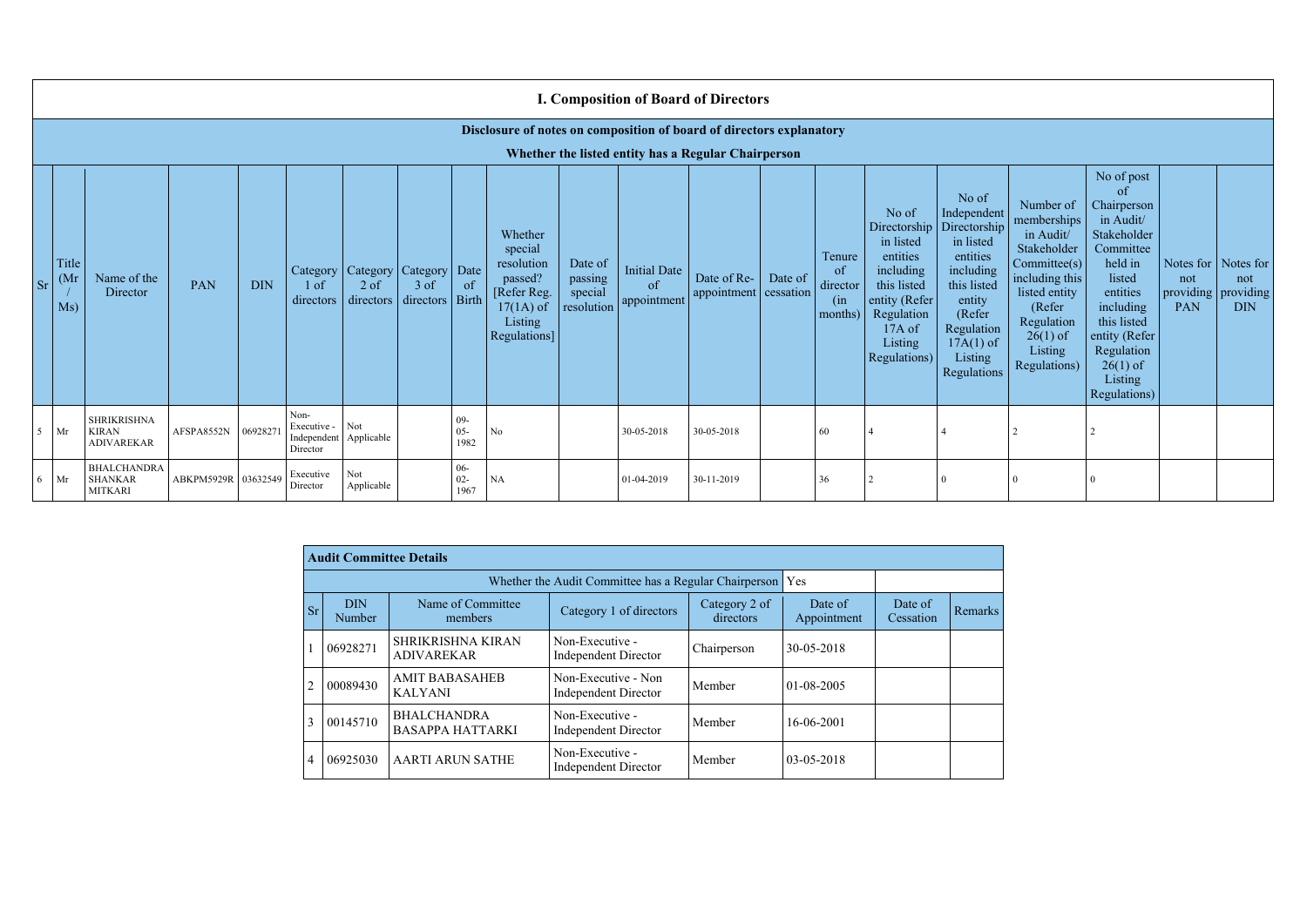|                | Nomination and remuneration committee |                                                                                 |                                                    |                            |                        |                      |         |  |  |  |  |  |  |
|----------------|---------------------------------------|---------------------------------------------------------------------------------|----------------------------------------------------|----------------------------|------------------------|----------------------|---------|--|--|--|--|--|--|
|                |                                       | Whether the Nomination and remuneration committee has a Regular Chairperson Yes |                                                    |                            |                        |                      |         |  |  |  |  |  |  |
| <b>Sr</b>      | <b>DIN</b><br>Number                  | Name of Committee<br>members                                                    | Category 1 of directors                            | Category 2 of<br>directors | Date of<br>Appointment | Date of<br>Cessation | Remarks |  |  |  |  |  |  |
|                | 00145710                              | <b>BHALCHANDRA</b><br><b>BASAPPA HATTARKI</b>                                   | Non-Executive -<br><b>Independent Director</b>     | Chairperson                | 28-11-2014             |                      |         |  |  |  |  |  |  |
| $\overline{2}$ | 00089430                              | <b>AMIT BABASAHEB</b><br><b>KALYANI</b>                                         | Non-Executive - Non<br><b>Independent Director</b> | Member                     | 28-11-2014             |                      |         |  |  |  |  |  |  |
|                | 06928271                              | <b>SHRIKRISHNA KIRAN</b><br><b>ADIVAREKAR</b>                                   | Non-Executive -<br><b>Independent Director</b>     | Member                     | 30-05-2018             |                      |         |  |  |  |  |  |  |

|                | <b>Stakeholders Relationship Committee</b> |                                                                               |                                                    |                            |                        |                      |         |  |  |  |  |  |  |
|----------------|--------------------------------------------|-------------------------------------------------------------------------------|----------------------------------------------------|----------------------------|------------------------|----------------------|---------|--|--|--|--|--|--|
|                |                                            | Whether the Stakeholders Relationship Committee has a Regular Chairperson Yes |                                                    |                            |                        |                      |         |  |  |  |  |  |  |
| <b>Sr</b>      | <b>DIN</b><br>Number                       | Name of Committee<br>members                                                  | Category 1 of directors                            | Category 2 of<br>directors | Date of<br>Appointment | Date of<br>Cessation | Remarks |  |  |  |  |  |  |
|                | 00145710                                   | <b>BHALCHANDRA</b><br><b>BASAPPA HATTARKI</b>                                 | Non-Executive -<br><b>Independent Director</b>     | Chairperson                | 13-05-2014             |                      |         |  |  |  |  |  |  |
| $\overline{2}$ | 00089380                                   | <b>BABASAHEB</b><br>NEELKANTH KALYANI                                         | Non-Executive - Non<br><b>Independent Director</b> | Member                     | 13-05-2014             |                      |         |  |  |  |  |  |  |
|                | 06928271                                   | SHRIKRISHNA KIRAN<br><b>ADIVAREKAR</b>                                        | Non-Executive -<br><b>Independent Director</b>     | Member                     | 30-05-2018             |                      |         |  |  |  |  |  |  |

|               | <b>Risk Management Committee</b> |                                               |                                                                       |                            |                        |                      |         |  |  |  |  |  |  |
|---------------|----------------------------------|-----------------------------------------------|-----------------------------------------------------------------------|----------------------------|------------------------|----------------------|---------|--|--|--|--|--|--|
|               |                                  |                                               | Whether the Risk Management Committee has a Regular Chairperson   Yes |                            |                        |                      |         |  |  |  |  |  |  |
| <sub>Sr</sub> | <b>DIN</b><br><b>Number</b>      | Name of Committee<br>members                  | Category 1 of directors                                               | Category 2 of<br>directors | Date of<br>Appointment | Date of<br>Cessation | Remarks |  |  |  |  |  |  |
|               | 00145710                         | <b>BHALCHANDRA</b><br><b>BASAPPA HATTARKI</b> | Non-Executive -<br><b>Independent Director</b>                        | Chairperson                | 28-11-2014             |                      |         |  |  |  |  |  |  |
| 2             | 00089430                         | <b>AMIT BABASAHEB</b><br><b>KALYANI</b>       | Non-Executive - Non<br><b>Independent Director</b>                    | Member                     | 28-11-2014             |                      |         |  |  |  |  |  |  |
|               | 06928271                         | <b>SHRIKRISHNA KIRAN</b><br><b>ADIVAREKAR</b> | Non-Executive -<br><b>Independent Director</b>                        | Member                     | 30-05-2018             |                      |         |  |  |  |  |  |  |

|                | <b>Corporate Social Responsibility Committee</b> |                                                                                     |                                                    |                      |            |  |  |  |  |  |  |  |  |  |
|----------------|--------------------------------------------------|-------------------------------------------------------------------------------------|----------------------------------------------------|----------------------|------------|--|--|--|--|--|--|--|--|--|
|                |                                                  | Whether the Corporate Social Responsibility Committee has a Regular Chairperson Yes |                                                    |                      |            |  |  |  |  |  |  |  |  |  |
| <b>Sr</b>      | <b>DIN</b><br>Number                             | Name of Committee<br>members                                                        | Date of<br>Appointment                             | Date of<br>Cessation | Remarks    |  |  |  |  |  |  |  |  |  |
|                | 00145710                                         | <b>BHALCHANDRA</b><br><b>BASAPPA HATTARKI</b>                                       | Non-Executive -<br><b>Independent Director</b>     | Chairperson          | 13-05-2014 |  |  |  |  |  |  |  |  |  |
| $\overline{2}$ | 00089380                                         | <b>BABASAHEB</b><br>NEELKANTH KALYANI                                               | Non-Executive - Non<br><b>Independent Director</b> | Member               | 13-05-2014 |  |  |  |  |  |  |  |  |  |
|                | 00089430                                         | <b>AMIT BABASAHEB</b><br><b>KALYANI</b>                                             | Non-Executive - Non<br><b>Independent Director</b> | Member               | 13-05-2014 |  |  |  |  |  |  |  |  |  |

| <b>Other Committee</b> |                                                                                                                         |  |  |
|------------------------|-------------------------------------------------------------------------------------------------------------------------|--|--|
|                        | Sr DIN Number Name of Committee members Name of other committee Category 1 of directors Category 2 of directors Remarks |  |  |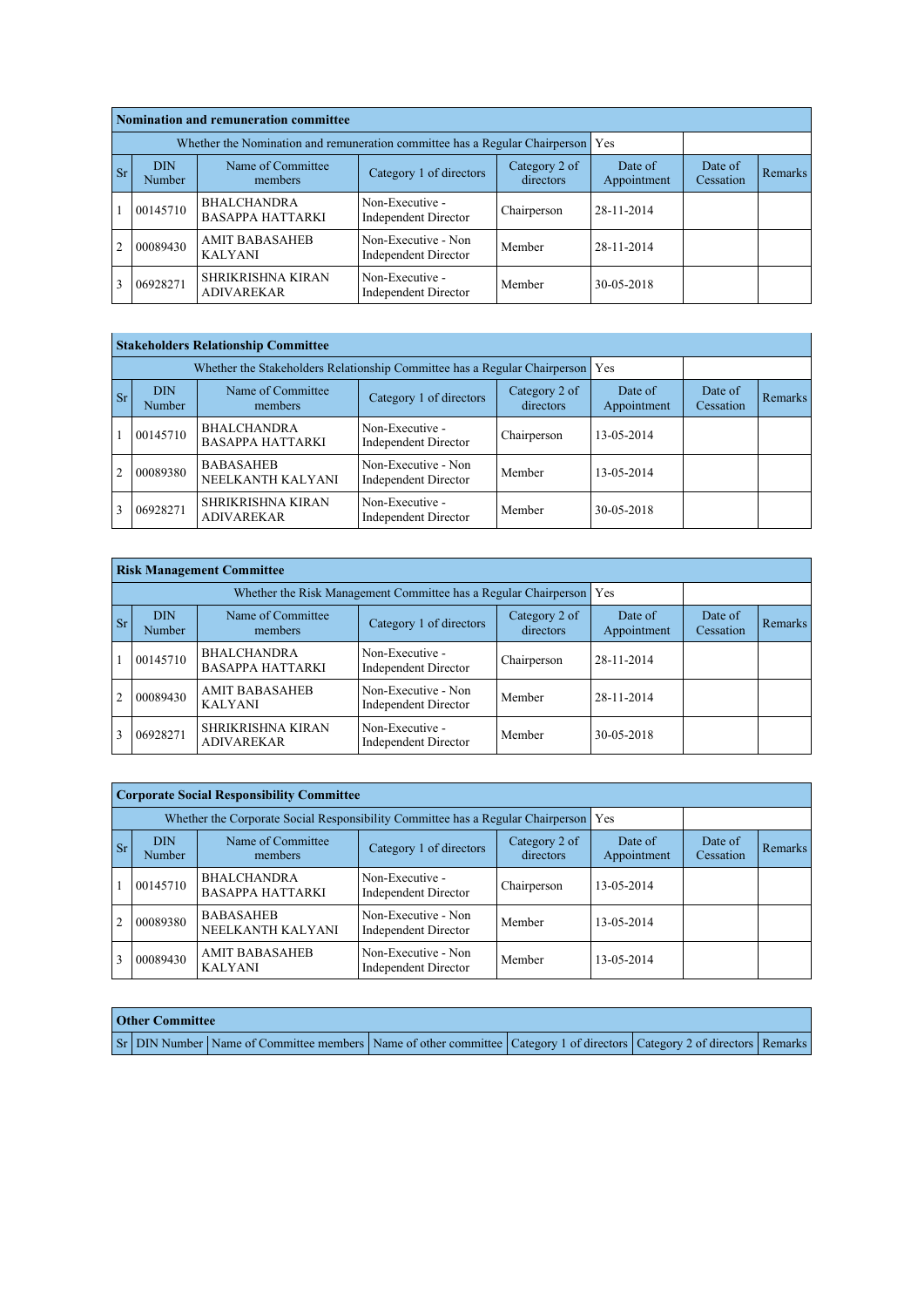|                |                                                                     |                                                                |                                                                      | <b>Annexure 1</b>                     |                                                            |                                                                                                  |                                                                        |  |  |  |  |
|----------------|---------------------------------------------------------------------|----------------------------------------------------------------|----------------------------------------------------------------------|---------------------------------------|------------------------------------------------------------|--------------------------------------------------------------------------------------------------|------------------------------------------------------------------------|--|--|--|--|
|                | <b>Annexure 1</b>                                                   |                                                                |                                                                      |                                       |                                                            |                                                                                                  |                                                                        |  |  |  |  |
|                | <b>III. Meeting of Board of Directors</b>                           |                                                                |                                                                      |                                       |                                                            |                                                                                                  |                                                                        |  |  |  |  |
|                | Disclosure of notes on meeting of<br>board of directors explanatory |                                                                |                                                                      |                                       |                                                            |                                                                                                  |                                                                        |  |  |  |  |
| <b>Sr</b>      | Date(s) of<br>meeting (if<br>any) in the<br>previous<br>quarter     | Date(s) of<br>meeting (if<br>any) in the<br>current<br>quarter | Maximum gap<br>between any two<br>consecutive (in<br>number of days) | Notes for<br>not<br>providing<br>Date | <b>Whether</b><br>requirement of<br>Quorum met<br>(Yes/No) | Number of Directors<br>present <sup>*</sup> (All directors<br>including Independent<br>Director) | No. of<br>Independent<br><b>Directors</b><br>attending the<br>meeting* |  |  |  |  |
|                | 11-11-2021                                                          |                                                                |                                                                      |                                       | Yes                                                        |                                                                                                  |                                                                        |  |  |  |  |
| $\overline{2}$ |                                                                     | 11-02-2022                                                     | 91                                                                   |                                       | Yes                                                        | 6                                                                                                | 3                                                                      |  |  |  |  |
| 3              |                                                                     | 14-02-2022                                                     | $\overline{2}$                                                       |                                       | Yes                                                        | 4                                                                                                | $\overline{2}$                                                         |  |  |  |  |

|                | <b>Annexure 1</b>                                        |                                                                                                                  |                                                                            |                               |                                       |                                                     |                                                                                                      |                                                                        |  |  |  |  |  |  |  |
|----------------|----------------------------------------------------------|------------------------------------------------------------------------------------------------------------------|----------------------------------------------------------------------------|-------------------------------|---------------------------------------|-----------------------------------------------------|------------------------------------------------------------------------------------------------------|------------------------------------------------------------------------|--|--|--|--|--|--|--|
|                | <b>IV. Meeting of Committees</b>                         |                                                                                                                  |                                                                            |                               |                                       |                                                     |                                                                                                      |                                                                        |  |  |  |  |  |  |  |
|                | Disclosure of notes on meeting of committees explanatory |                                                                                                                  |                                                                            |                               |                                       |                                                     |                                                                                                      |                                                                        |  |  |  |  |  |  |  |
| <b>Sr</b>      | Name of<br>Committee                                     | $Date(s)$ of meeting<br>(Enter dates of<br>Previous quarter<br>and Current quarter<br>in chronological<br>order) | Maximum gap<br>between any<br>two<br>consecutive (in<br>number of<br>days) | Name of<br>other<br>committee | Reson for<br>not<br>providing<br>date | Whether<br>requirement<br>of Quorum<br>met (Yes/No) | Number of<br><b>Directors</b><br>present* (All<br>directors<br>including<br>Independent<br>Director) | No. of<br>Independent<br><b>Directors</b><br>attending the<br>meeting* |  |  |  |  |  |  |  |
|                | Audit<br>Committee                                       | 11-11-2021                                                                                                       |                                                                            |                               |                                       | Yes                                                 |                                                                                                      |                                                                        |  |  |  |  |  |  |  |
| $\overline{2}$ | Audit<br>Committee                                       | 11-02-2022                                                                                                       | 91                                                                         |                               |                                       | Yes                                                 | $\overline{4}$                                                                                       | 3                                                                      |  |  |  |  |  |  |  |
| $\overline{3}$ | Audit<br>Committee                                       | 14-02-2022                                                                                                       | $\overline{2}$                                                             |                               |                                       | Yes                                                 | $\overline{2}$                                                                                       | $\overline{2}$                                                         |  |  |  |  |  |  |  |
| $\overline{4}$ | Corporate<br>Social<br>Responsibility<br>Committee       | 11-02-2022                                                                                                       |                                                                            |                               |                                       | Yes                                                 | $\overline{2}$                                                                                       | $\mathbf 1$                                                            |  |  |  |  |  |  |  |
| 5              | <b>Risk</b><br>Management<br>Committee                   | 14-02-2022                                                                                                       |                                                                            |                               |                                       | Yes                                                 | $\overline{2}$                                                                                       | $\overline{2}$                                                         |  |  |  |  |  |  |  |
| 6              | Stakeholders<br>Relationship<br>Committee                | 17-01-2022                                                                                                       |                                                                            |                               |                                       | Yes                                                 | $\overline{2}$                                                                                       | $\overline{2}$                                                         |  |  |  |  |  |  |  |

|           | <b>Annexure 1</b>                                |                                                                                                                  |                                                                            |                               |                                       |                                                     |                                                                                                      |                                                                        |  |  |  |  |  |  |
|-----------|--------------------------------------------------|------------------------------------------------------------------------------------------------------------------|----------------------------------------------------------------------------|-------------------------------|---------------------------------------|-----------------------------------------------------|------------------------------------------------------------------------------------------------------|------------------------------------------------------------------------|--|--|--|--|--|--|
|           | <b>IV. Meeting of Committees</b>                 |                                                                                                                  |                                                                            |                               |                                       |                                                     |                                                                                                      |                                                                        |  |  |  |  |  |  |
| <b>Sr</b> | Name of<br>Committee                             | $Date(s)$ of meeting<br>(Enter dates of<br>Previous quarter<br>and Current quarter<br>in chronological<br>order) | Maximum gap<br>between any<br>two<br>consecutive (in<br>number of<br>days) | Name of<br>other<br>committee | Reson for<br>not<br>providing<br>date | Whether<br>requirement of<br>Quorum met<br>(Yes/No) | Number of<br><b>Directors</b><br>present* (All<br>directors<br>including<br>Independent<br>Director) | No. of<br>Independent<br><b>Directors</b><br>attending the<br>meeting* |  |  |  |  |  |  |
| 7         | <b>Stakeholders</b><br>Relationship<br>Committee | 24-01-2022                                                                                                       |                                                                            |                               |                                       | Yes                                                 | $\overline{2}$                                                                                       | $\overline{2}$                                                         |  |  |  |  |  |  |
| 8         | Stakeholders<br>Relationship<br>Committee        | 28-03-2022                                                                                                       |                                                                            |                               |                                       | Yes                                                 | $\overline{2}$                                                                                       | 2                                                                      |  |  |  |  |  |  |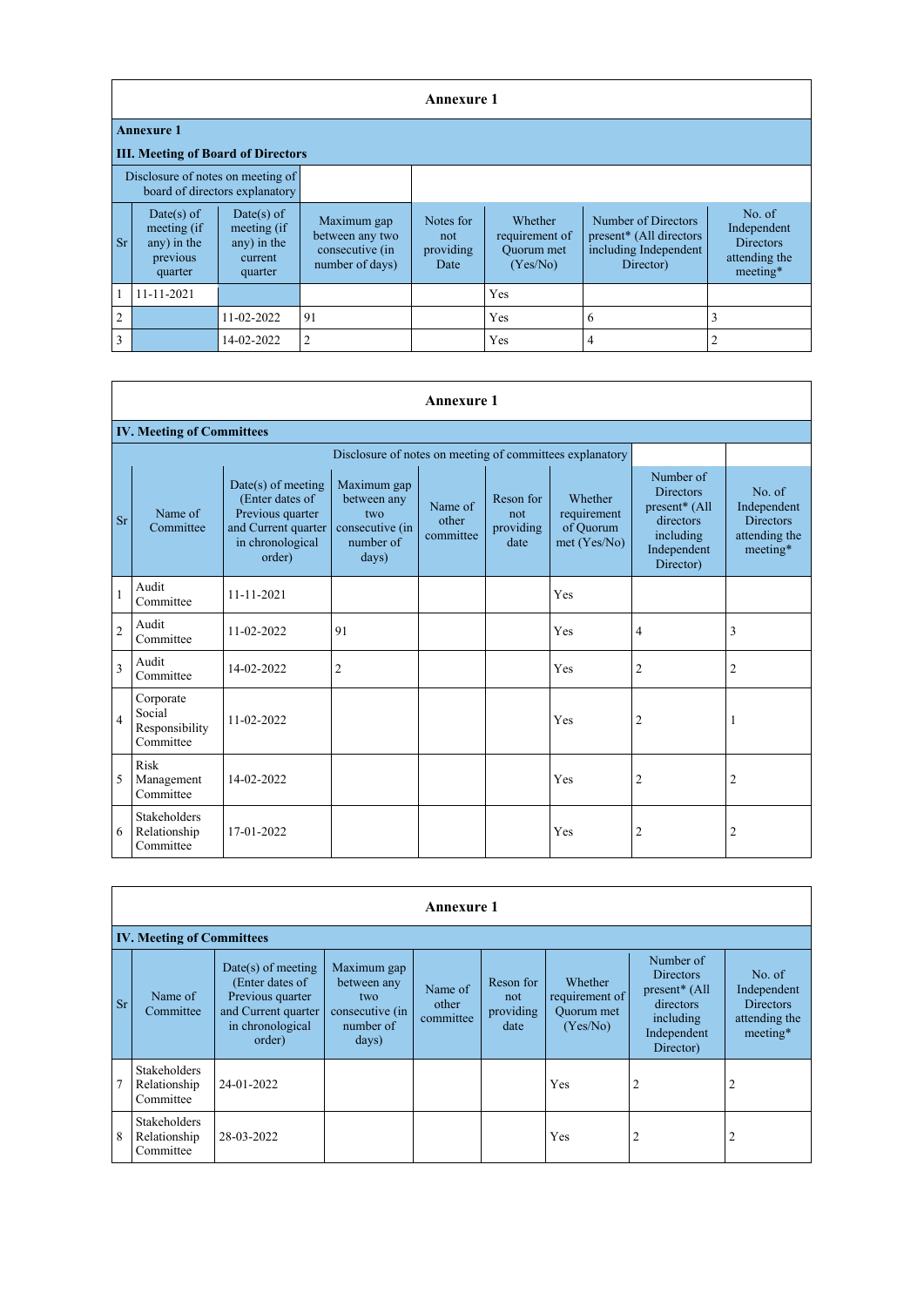|                                                                                                                                | <b>Annexure 1</b>                                                                                         |     |  |  |  |  |
|--------------------------------------------------------------------------------------------------------------------------------|-----------------------------------------------------------------------------------------------------------|-----|--|--|--|--|
|                                                                                                                                | <b>V. Related Party Transactions</b>                                                                      |     |  |  |  |  |
| If status is "No" details of non-<br>Compliance status<br><b>Sr</b><br>Subject<br>(Yes/No/NA)<br>compliance may be given here. |                                                                                                           |     |  |  |  |  |
| $\overline{1}$                                                                                                                 | Whether prior approval of audit committee obtained                                                        | Yes |  |  |  |  |
| $\overline{2}$                                                                                                                 | Whether shareholder approval obtained for material RPT                                                    | Yes |  |  |  |  |
| $\overline{3}$                                                                                                                 | Whether details of RPT entered into pursuant to omnibus<br>approval have been reviewed by Audit Committee | Yes |  |  |  |  |
|                                                                                                                                | Disclosure of notes on related party transactions<br>Textual Information(1)                               |     |  |  |  |  |

|                               | <b>Text Block</b>                                                                                                                                                             |
|-------------------------------|-------------------------------------------------------------------------------------------------------------------------------------------------------------------------------|
| <b>Textual Information(1)</b> | Note: Sale of power, other and reimbursement of expenses to Bharat Forge Limited (Net) Rs.10,50,739<br>Cumulative Rs. 2,53,74,037 from 01-04-2021 to 31-03-2022) approximate. |

|                | <b>Annexure</b> 1                                                                                                                                                                                               |                               |  |  |  |
|----------------|-----------------------------------------------------------------------------------------------------------------------------------------------------------------------------------------------------------------|-------------------------------|--|--|--|
|                | <b>VI. Affirmations</b>                                                                                                                                                                                         |                               |  |  |  |
|                | $Sr$ Subject                                                                                                                                                                                                    | Compliance status<br>(Yes/No) |  |  |  |
|                | The composition of Board of Directors is in terms of SEBI (Listing obligations and disclosure requirements)<br>Regulations, 2015                                                                                | Yes                           |  |  |  |
| $\overline{2}$ | The composition of the following committees is in terms of SEBI(Listing obligations and disclosure<br>requirements) Regulations, 2015 a. Audit Committee                                                        | Yes                           |  |  |  |
| $\overline{3}$ | The composition of the following committees is in terms of SEBI(Listing obligations and disclosure<br>requirements) Regulations, 2015. b. Nomination & remuneration committee                                   | Yes                           |  |  |  |
| $\overline{4}$ | The composition of the following committees is in terms of SEBI(Listing obligations and disclosure<br>requirements) Regulations, 2015. c. Stakeholders relationship committee                                   | Yes                           |  |  |  |
| $\overline{5}$ | The composition of the following committees is in terms of SEBI(Listing obligations and disclosure<br>requirements) Regulations, 2015. d. Risk management committee (applicable to the top 500 listed entities) | Yes                           |  |  |  |
| 6              | The committee members have been made aware of their powers, role and responsibilities as specified in SEBI<br>(Listing obligations and disclosure requirements) Regulations, 2015.                              | Yes                           |  |  |  |
| $\overline{7}$ | The meetings of the board of directors and the above committees have been conducted in the manner as<br>specified in SEBI (Listing obligations and disclosure requirements) Regulations, 2015.                  | Yes                           |  |  |  |
| 8              | This report and/or the report submitted in the previous quarter has been placed before Board of Directors.                                                                                                      | Yes                           |  |  |  |

|           | <b>Annexure 1</b>                                       |  |  |  |  |
|-----------|---------------------------------------------------------|--|--|--|--|
| <b>Sr</b> | Subject<br>Compliance status                            |  |  |  |  |
|           | Name of signatory<br>B. S. Mitkari                      |  |  |  |  |
|           | Company Secretary and Compliance Officer<br>Designation |  |  |  |  |

## **Text Block**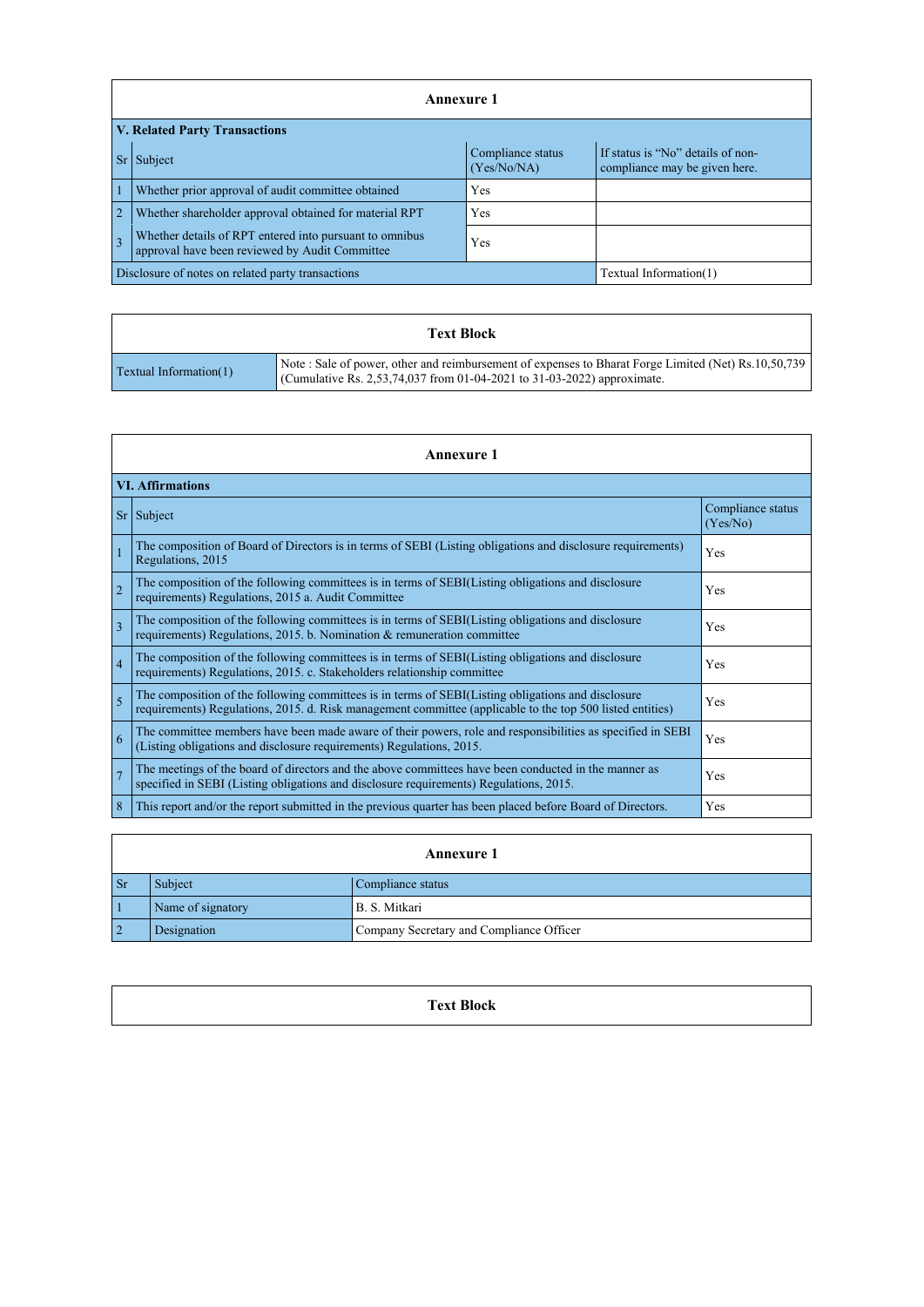|                 | <b>Annexure II</b>                                                                                              |                                  |                                                                    |                     |  |  |
|-----------------|-----------------------------------------------------------------------------------------------------------------|----------------------------------|--------------------------------------------------------------------|---------------------|--|--|
|                 | Annexure II to be submitted by listed entity at the end of the financial year (for the whole of financial year) |                                  |                                                                    |                     |  |  |
|                 | I. Disclosure on website in terms of Listing Regulations                                                        |                                  |                                                                    |                     |  |  |
| Sr <sub>0</sub> | Item                                                                                                            | Compliance status<br>(Yes/No/NA) | If status is "No" details of non-<br>compliance may be given here. | Web address         |  |  |
|                 | Details of business                                                                                             | Yes                              |                                                                    | www.bfutilities.com |  |  |
| $\overline{2}$  | Terms and conditions of appointment of<br>independent directors                                                 | Yes                              |                                                                    | www.bfutilities.com |  |  |
| 3               | Composition of various committees of board<br>of directors                                                      | Yes                              |                                                                    | www.bfutilities.com |  |  |
| $\overline{4}$  | Code of conduct of board of directors and<br>senior management personnel                                        | Yes                              |                                                                    | www.bfutilities.com |  |  |
| 5               | Details of establishment of vigil mechanism/<br>Whistle Blower policy                                           | Yes                              |                                                                    | www.bfutilities.com |  |  |
| 6               | Criteria of making payments to non-<br>executive directors                                                      | Yes                              |                                                                    | www.bfutilities.com |  |  |
|                 | Policy on dealing with related party<br>transactions                                                            | Yes                              |                                                                    | www.bfutilities.com |  |  |
| 8               | Policy for determining 'material'<br>subsidiaries                                                               | Yes                              |                                                                    | www.bfutilities.com |  |  |
| $\overline{q}$  | Details of familiarization programmes<br>imparted to independent directors                                      | Yes                              |                                                                    | www.bfutilities.com |  |  |

| <b>Annexure II</b>                                                                                                                                                                                    |                                  |                                                                      |                     |  |  |  |
|-------------------------------------------------------------------------------------------------------------------------------------------------------------------------------------------------------|----------------------------------|----------------------------------------------------------------------|---------------------|--|--|--|
| Annexure II to be submitted by listed entity at the end of the financial year (for the whole of financial year)                                                                                       |                                  |                                                                      |                     |  |  |  |
| I. Disclosure on website in terms of Listing Regulations                                                                                                                                              |                                  |                                                                      |                     |  |  |  |
| <b>Sr</b><br>Item                                                                                                                                                                                     | Compliance status<br>(Yes/No/NA) | If status is "No" details<br>of non-compliance may<br>be given here. | Web address         |  |  |  |
| Contact information of the designated officials of the listed<br>entity who are responsible for assisting and handling investor<br>10<br>grievances                                                   | Yes                              |                                                                      | www.bfutilities.com |  |  |  |
| email address for grievance redressal and other relevant<br>11<br>details                                                                                                                             | Yes                              |                                                                      | www.bfutilities.com |  |  |  |
| <b>Financial results</b><br>12                                                                                                                                                                        | Yes                              |                                                                      | www.bfutilities.com |  |  |  |
| Shareholding pattern<br>13                                                                                                                                                                            | Yes                              |                                                                      | www.bfutilities.com |  |  |  |
| Details of agreements entered into with the media companies<br>14<br>and/or their associates                                                                                                          | <b>NA</b>                        |                                                                      |                     |  |  |  |
| Schedule of analyst or institutional investor meet and<br>presentations made by the listed entity to analysts or<br>15<br>institutional investors simultaneously with submission to<br>stock exchange | <b>NA</b>                        |                                                                      |                     |  |  |  |
| New name and the old name of the listed entity<br>16                                                                                                                                                  | NA                               |                                                                      |                     |  |  |  |
| Advertisements as per regulation 47 (1)<br>17                                                                                                                                                         | Yes                              |                                                                      | www.bfutilities.com |  |  |  |
| Credit rating or revision in credit rating obtained<br>18                                                                                                                                             | <b>NA</b>                        |                                                                      |                     |  |  |  |

 $\overline{\phantom{a}}$ 

|    | 19 Separate audited financial statements of each subsidiary of the listed entity in respect of a relevant financial year | Yes       | www.bfutilities.com |
|----|--------------------------------------------------------------------------------------------------------------------------|-----------|---------------------|
| 20 | Whether company has provided information under separate<br>section on its website as per Regulation $46(2)$              | Yes       | www.bfutilities.com |
| 21 | Materiality Policy as per Regulation 30                                                                                  | Yes       | www.bfutilities.com |
|    | Dividend Distribution policy as per Regulation 43A (as<br>applicable)                                                    | <b>NA</b> |                     |
| 23 | It is certified that these contents on the website of the listed<br>entity are correct                                   | Yes       | www.bfutilities.com |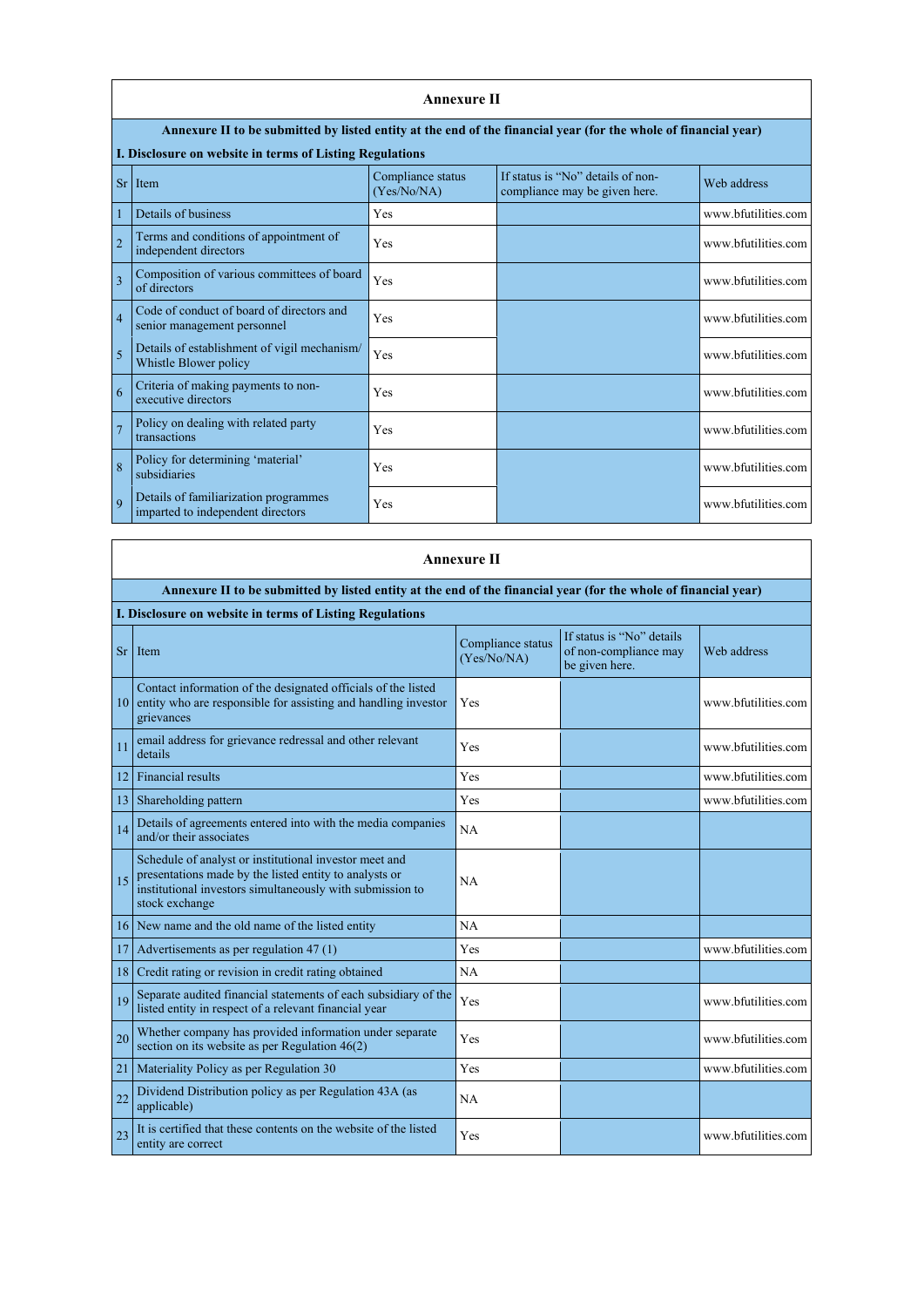|                | <b>Annexure II</b>                                                                                                   |                           |                                  |                                                                    |  |  |
|----------------|----------------------------------------------------------------------------------------------------------------------|---------------------------|----------------------------------|--------------------------------------------------------------------|--|--|
|                | <b>II. Annual Affirmations</b>                                                                                       |                           |                                  |                                                                    |  |  |
| <b>Sr</b>      | Particulars                                                                                                          | Regulation<br>Number      | Compliance status<br>(Yes/No/NA) | If status is "No" details of non-<br>compliance may be given here. |  |  |
| $\overline{1}$ | Independent director(s) have been appointed in terms of<br>specified criteria of 'independence' and/or 'eligibility' | $16(1)(b)$ &<br>25(6)     | Yes                              |                                                                    |  |  |
| $\overline{2}$ | Board composition                                                                                                    | 17(1), 17(1A)<br>& 17(1B) | Yes                              |                                                                    |  |  |
| $\overline{3}$ | Meeting of Board of directors                                                                                        | 17(2)                     | Yes                              |                                                                    |  |  |
| $\overline{4}$ | Quorum of Board meeting                                                                                              | 17(2A)                    | Yes                              |                                                                    |  |  |
| 5              | <b>Review of Compliance Reports</b>                                                                                  | 17(3)                     | Yes                              |                                                                    |  |  |
| 6              | Plans for orderly succession for appointments                                                                        | 17(4)                     | Yes                              |                                                                    |  |  |
| $\overline{7}$ | Code of Conduct                                                                                                      | 17(5)                     | Yes                              |                                                                    |  |  |
| 8              | Fees/compensation                                                                                                    | 17(6)                     | Yes                              |                                                                    |  |  |
| 9              | Minimum Information                                                                                                  | 17(7)                     | Yes                              |                                                                    |  |  |
| 10             | <b>Compliance Certificate</b>                                                                                        | 17(8)                     | Yes                              |                                                                    |  |  |

|                 | <b>Annexure II</b>                                          |                            |                                  |                                                                    |  |  |  |  |
|-----------------|-------------------------------------------------------------|----------------------------|----------------------------------|--------------------------------------------------------------------|--|--|--|--|
|                 | <b>II. Annual Affirmations</b>                              |                            |                                  |                                                                    |  |  |  |  |
| <b>Sr</b>       | Particulars                                                 | Regulation<br>Number       | Compliance status<br>(Yes/No/NA) | If status is "No" details of non-<br>compliance may be given here. |  |  |  |  |
| 11              | Risk Assessment & Management                                | 17(9)                      | Yes                              |                                                                    |  |  |  |  |
| 12              | Performance Evaluation of Independent<br>Directors          | 17(10)                     | Yes                              |                                                                    |  |  |  |  |
| 13              | Recommendation of Board                                     | 17(11)                     | Yes                              |                                                                    |  |  |  |  |
| 14              | Maximum number of Directorships                             | 17A                        | Yes                              |                                                                    |  |  |  |  |
| 15              | <b>Composition of Audit Committee</b>                       | 18(1)                      | Yes                              |                                                                    |  |  |  |  |
| 16 <sup>1</sup> | Meeting of Audit Committee                                  | 18(2)                      | Yes                              |                                                                    |  |  |  |  |
| 17              | Composition of nomination & remuneration<br>committee       | 19(1) & (2)                | Yes                              |                                                                    |  |  |  |  |
| 18              | Quorum of Nomination and Remuneration<br>Committee meeting  | 19(2A)                     | Yes                              |                                                                    |  |  |  |  |
| 19              | Meeting of Nomination and Remuneration<br>Committee         | 19(3A)                     | Yes                              |                                                                    |  |  |  |  |
| 20              | <b>Composition of Stakeholder Relationship</b><br>Committee | $20(1), 20(2)$ &<br>20(2A) | Yes                              |                                                                    |  |  |  |  |

|                                                                                                                                                        | <b>Annexure II</b><br><b>II. Annual Affirmations</b>                               |                                       |     |  |  |
|--------------------------------------------------------------------------------------------------------------------------------------------------------|------------------------------------------------------------------------------------|---------------------------------------|-----|--|--|
| Compliance status<br>If status is "No" details of non-<br><b>Regulation Number</b><br>Sr   Particulars<br>(Yes/No/NA)<br>compliance may be given here. |                                                                                    |                                       |     |  |  |
| 21                                                                                                                                                     | Meeting of Stakeholders Relationship<br>Committee                                  | 20(3A)                                | Yes |  |  |
| 22                                                                                                                                                     | Composition and role of risk management<br>committee                               | 21(1), (2), (3), (4)                  | Yes |  |  |
| 23                                                                                                                                                     | Meeting of Risk Management Committee                                               | 21(3A)                                | Yes |  |  |
| 24                                                                                                                                                     | Vigil Mechanism                                                                    | 22                                    | Yes |  |  |
| 25                                                                                                                                                     | Policy for related party Transaction                                               | $23(1), (1A), (5), (6), (7)$ &<br>(8) | Yes |  |  |
| 26                                                                                                                                                     | Prior or Omnibus approval of Audit<br>Committee for all related party transactions | 23(2), (3)                            | Yes |  |  |
| 27                                                                                                                                                     | Approval for material related party<br>transactions                                | 23(4)                                 | Yes |  |  |
| 28                                                                                                                                                     | Disclosure of related party transactions on<br>consolidated basis                  | 23(9)                                 | Yes |  |  |
| 29                                                                                                                                                     | Composition of Board of Directors of                                               | 24(1)                                 | Yes |  |  |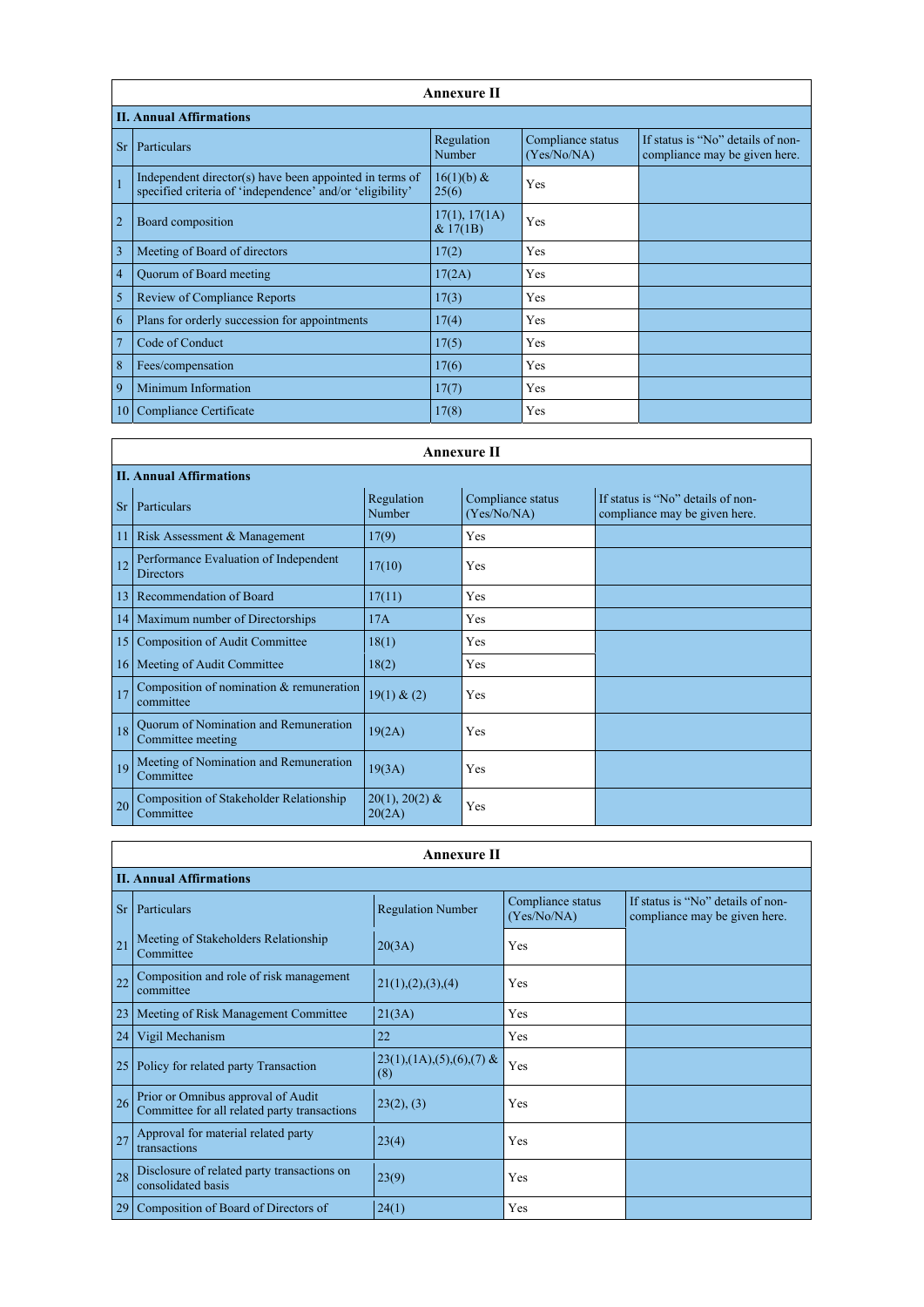| unlisted material Subsidiary                                                                                          |                           |     |  |
|-----------------------------------------------------------------------------------------------------------------------|---------------------------|-----|--|
| $\left  \frac{30}{10} \right $ Other Corporate Governance requirements<br>with respect to subsidiary of listed entity | $24(2),(3),(4),(5)$ & (6) | Yes |  |

|           | <b>Annexure II</b>                                                                                                      |                      |                                  |                                                                    |  |  |
|-----------|-------------------------------------------------------------------------------------------------------------------------|----------------------|----------------------------------|--------------------------------------------------------------------|--|--|
|           | <b>II. Annual Affirmations</b>                                                                                          |                      |                                  |                                                                    |  |  |
| <b>Sr</b> | Particulars                                                                                                             | Regulation<br>Number | Compliance status<br>(Yes/No/NA) | If status is "No" details of non-<br>compliance may be given here. |  |  |
| 31        | Annual Secretarial Compliance Report                                                                                    | 24(A)                | Yes                              |                                                                    |  |  |
| 32        | Alternate Director to Independent Director                                                                              | 25(1)                | <b>NA</b>                        |                                                                    |  |  |
| 33        | <b>Maximum Tenure</b>                                                                                                   | 25(2)                | <b>NA</b>                        |                                                                    |  |  |
| 34        | Meeting of independent directors                                                                                        | 25(3) & (4)          | Yes                              |                                                                    |  |  |
|           | 35   Familiarization of independent directors                                                                           | 25(7)                | Yes                              |                                                                    |  |  |
|           | 36   Declaration from Independent Director                                                                              | 25(8) & (9)          | Yes                              |                                                                    |  |  |
|           | $37 \mid D \& O$ Insurance for Independent Directors                                                                    | 25(10)               | <b>NA</b>                        |                                                                    |  |  |
|           | 38   Memberships in Committees                                                                                          | 26(1)                | Yes                              |                                                                    |  |  |
| 39        | Affirmation with compliance to code of conduct from<br>members of Board of Directors and Senior management<br>personnel | 26(3)                | Yes                              |                                                                    |  |  |
| 40        | Disclosure of Shareholding by Non-Executive Directors                                                                   | 26(4)                | Yes                              |                                                                    |  |  |
| 41        | Policy with respect to Obligations of directors and senior<br>management                                                | $26(2)$ & $26(5)$    | Yes                              |                                                                    |  |  |
|           | Any other information to be provided - Add Notes                                                                        |                      |                                  |                                                                    |  |  |

|            | <b>Annexure II</b> |                                          |  |
|------------|--------------------|------------------------------------------|--|
|            | Name of signatory  | B. S. Mitkari                            |  |
| $\sqrt{2}$ | Designation        | Company Secretary and Compliance Officer |  |

| <b>Annexure II</b>       |                                                                                                                                                                    |                                         |
|--------------------------|--------------------------------------------------------------------------------------------------------------------------------------------------------------------|-----------------------------------------|
| <b>III. Affirmations</b> |                                                                                                                                                                    |                                         |
|                          | <b>Particulars</b>                                                                                                                                                 | <b>Compliance status</b><br>(Yes/No/NA) |
|                          | The Listed Entity has approved Material Subsidiary Policy and the Corporate Governance requirements with respect to subsidiary of Listed Entity have been complied | Yes                                     |
|                          | Any other information to be provided                                                                                                                               |                                         |

## **Annexure II**

| Name of signatory | B. S. Mitkari                            |
|-------------------|------------------------------------------|
| Designation       | Company Secretary and Compliance Officer |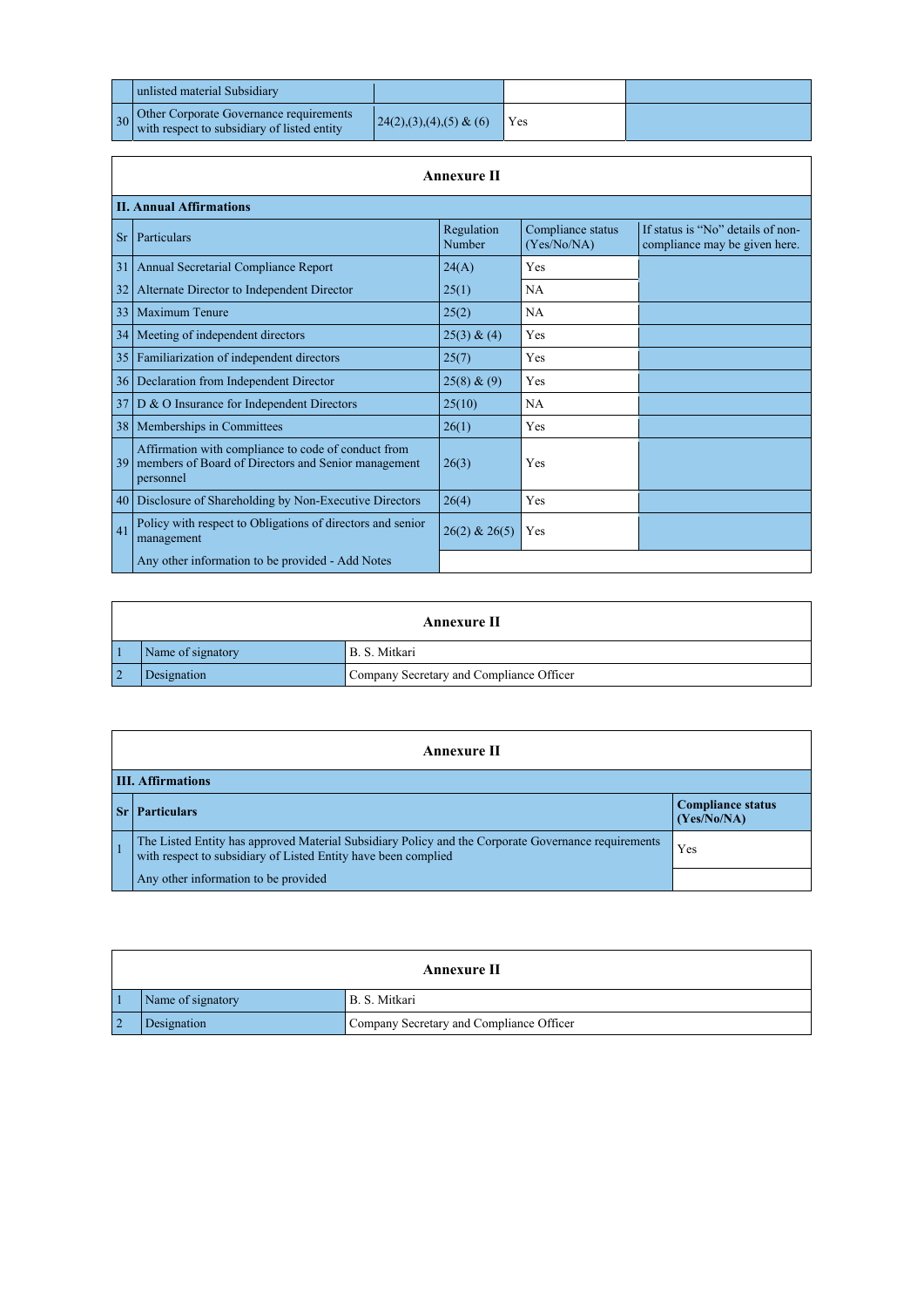| <b>Additional Half yearly Disclosure</b>                                                       |                                                |                                                    |  |
|------------------------------------------------------------------------------------------------|------------------------------------------------|----------------------------------------------------|--|
| Applicability of disclosure                                                                    | Applicable                                     |                                                    |  |
| Reason for Non Applicability                                                                   | Textual Information(1)                         |                                                    |  |
| I. Disclosure of Loans/ guarantees/comfort letters /securities etc.refer note below            |                                                |                                                    |  |
| (A) Any loan or any other form of debt advanced by the listed entity directly or indirectly to |                                                |                                                    |  |
| Entity                                                                                         | Aggregate amount advanced during<br>six months | Balance<br>outstanding at the<br>end of six months |  |
| Promoter or any other entity controlled by<br>them                                             | $\theta$                                       | $\theta$                                           |  |
| Promoter Group or any other entity controlled<br>by them                                       | $\theta$                                       | $\boldsymbol{0}$                                   |  |
| Directors (including relatives) or any other<br>entity controlled by them                      |                                                | $\theta$                                           |  |
| KMPs or any other entity controlled by them                                                    | $\Omega$                                       | $\theta$                                           |  |

## **(B) Any guarantee / comfort letter (by whatever name called) provided by the listed entity directly or indirectly, in connection with any loan(s) or any other form of debt availed By**

| Entity                                                                    | Type (guarantee, comfort letter etc.) | Aggregate amount<br>of issuance during<br>six months | Balance outstanding at the<br>end of six months (taking<br>into account any<br>invocation) |
|---------------------------------------------------------------------------|---------------------------------------|------------------------------------------------------|--------------------------------------------------------------------------------------------|
| Promoter or any other entity controlled by<br>them                        |                                       | $\boldsymbol{0}$                                     | $\bf{0}$                                                                                   |
| Promoter Group or any other entity controlled<br>by them                  | $\Omega$                              | $\theta$                                             | U                                                                                          |
| Directors (including relatives) or any other<br>entity controlled by them |                                       | 0                                                    | $\theta$                                                                                   |
| KMPs or any other entity controlled by them                               |                                       | $\theta$                                             |                                                                                            |

## **(C) Any security provided by the listed entity directly or indirectly, in connection with any loan(s) or any other form of debt availed by**

| Entity                                                                                                                                                                                                                                                                                                                                                                                                                                  | Type of security (cash, shares etc.) | Aggregate value of<br>security provided<br>during six months | Balance outstanding at the<br>end of six months |  |
|-----------------------------------------------------------------------------------------------------------------------------------------------------------------------------------------------------------------------------------------------------------------------------------------------------------------------------------------------------------------------------------------------------------------------------------------|--------------------------------------|--------------------------------------------------------------|-------------------------------------------------|--|
| Promoter or any other entity controlled by<br>them                                                                                                                                                                                                                                                                                                                                                                                      | $\mathbf{0}$                         | $\boldsymbol{0}$                                             | $\mathbf{0}$                                    |  |
| Promoter Group or any other entity controlled<br>by them                                                                                                                                                                                                                                                                                                                                                                                | $\overline{0}$                       | $\boldsymbol{0}$                                             | $\boldsymbol{0}$                                |  |
| Directors (including relatives) or any other<br>entity controlled by them                                                                                                                                                                                                                                                                                                                                                               | $\theta$                             | 0                                                            | $\theta$                                        |  |
| KMPs or any other entity controlled by them                                                                                                                                                                                                                                                                                                                                                                                             | $\mathbf{0}$                         | 0                                                            | $\boldsymbol{0}$                                |  |
| (D) Additional Information                                                                                                                                                                                                                                                                                                                                                                                                              |                                      | Textual Information(2)                                       |                                                 |  |
| <b>II. Affirmations</b>                                                                                                                                                                                                                                                                                                                                                                                                                 |                                      |                                                              |                                                 |  |
| <b>Affirmations</b>                                                                                                                                                                                                                                                                                                                                                                                                                     |                                      | <b>Compliance Status</b>                                     | <b>Company Remarks</b>                          |  |
| All loans (or other form of debt), guarantees, comfort letters (by whatever name<br>called) or securities in connection with any loan(s) (or other form of debt) given<br>directly or indirectly by the listed entity to promoter(s), promoter group, director(s)<br>(including their relatives), key managerial personnel (including their relatives) or any<br>entity controlled by them are in the economic interest of the company. | Yes                                  | Textual Information(3)                                       |                                                 |  |
| Name                                                                                                                                                                                                                                                                                                                                                                                                                                    | B. S. Mitkari                        |                                                              |                                                 |  |
| Designation                                                                                                                                                                                                                                                                                                                                                                                                                             | <b>CEO</b>                           |                                                              |                                                 |  |
| Place                                                                                                                                                                                                                                                                                                                                                                                                                                   | Pune                                 |                                                              |                                                 |  |
| Date                                                                                                                                                                                                                                                                                                                                                                                                                                    | 21-04-2022                           |                                                              |                                                 |  |